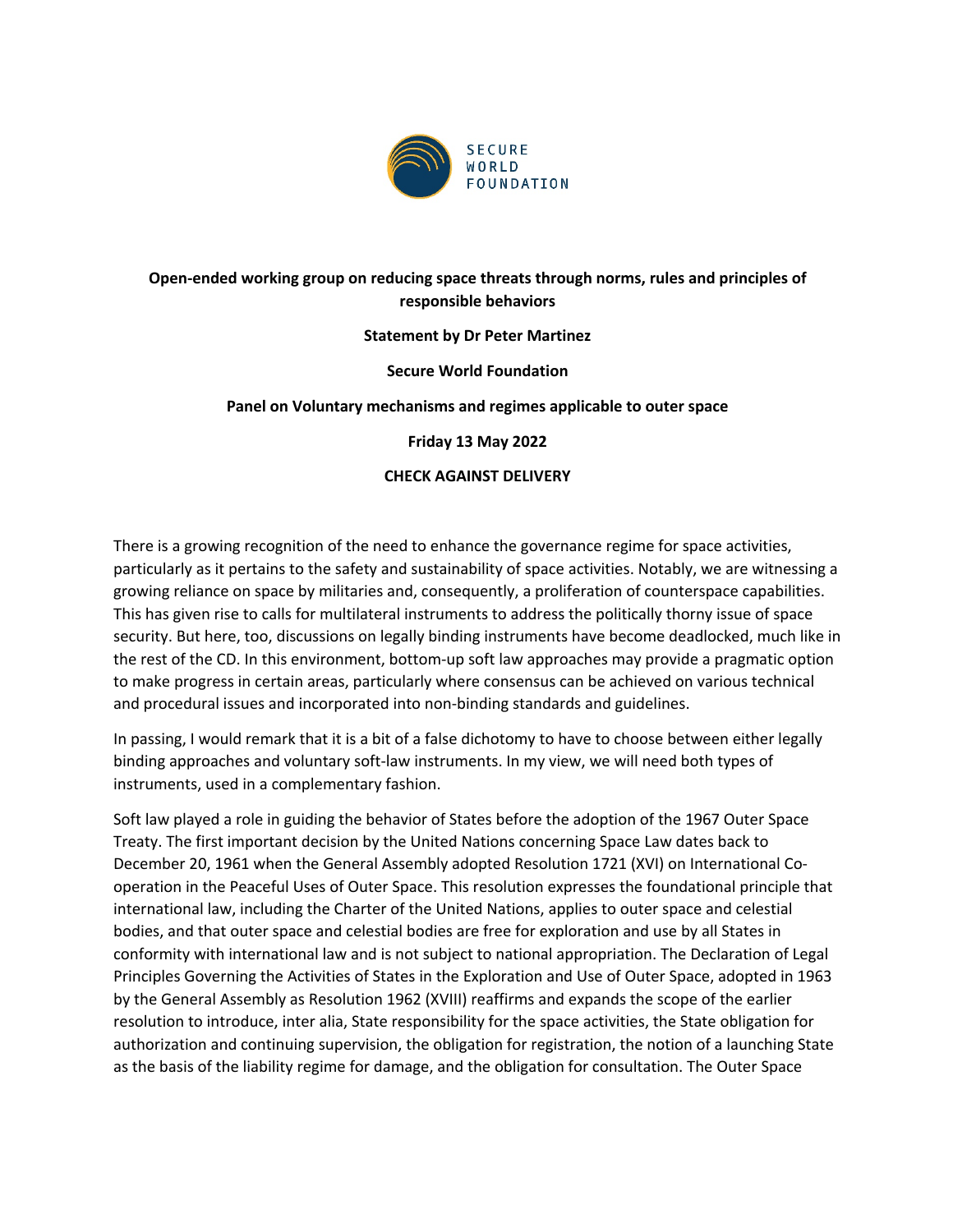Treaty was essentially a codification of these same principles, which were then further developed in the succeeding space treaties.

Soft law can, therefore, be seen as a first step in achieving more robust, binding agreements. One may observe that although soft-law instruments are non-binding, this does not mean they are non-legal. Although soft law may not be legally binding, State actors may regard it as politically binding. States that adopt a soft law instrument may choose to demonstrate their political commitment to the instrument by implementing its provisions in their national regulatory frameworks for outer space activities. Such has been the case in a variety of contexts. For example, a number of States have implemented elements of the UN Space Debris Mitigation Guidelines in their national regulatory processes for licensing and ongoing supervision of space activities.

Soft law instruments can also help States to "socialize" adherence to technical standards and recommended practices. A number of soft law instruments are bottom-up, technically based instruments drawn from technical standards and best-practice guidelines based on the experiences of States in the safe conduct of space operations. Other States may use these soft law instruments as a basis for enhancing their own national regulatory frameworks and associated administrative procedures. For example, the provisions contained in these soft law instruments may find expression in national regulatory frameworks for the licensing and supervision of space activities, or in legally 3 binding contracts. They may also find expression in cooperation agreements among States, thus helping to internationalize such standards and practices.

Even if they are non-binding, soft law instruments really need to be developed with a broad international mandate ab initio if they are not to face legitimacy challenges later on. This broad support takes patience and time to build. This was our experience in COPUOS, where it took several years to socialize the idea among States that there was a need for the Committee to address space sustainability with a view to adopting international guidelines. When the idea of space sustainability guidelines was first proposed in COPUOS, a number of States were suspicious of the motive behind this initiative, coming at a time when commercial off-the-shelf components and easier, cheaper access to space were lowering the financial and technological barriers to entry into the space club.

We can also look to the development of transparency and confidence-building measures (TCBMs) as a means to enhance space sustainability. The motivation for adopting broadly agreed TCBMs is that States and intergovernmental organisations should implement such TCBMs to the greatest extent practicable. It is, therefore, important to demonstrate that the proposed measures or actions are applicable to the domain and actors, and that they are implementable (that is, practicable), and verifiable by other parties. With regard to this latter point, given their non-binding nature, the report of the GGE on TCBMs notes that TCBMs should complement, but not substitute for, the verification measures of legally binding arms control agreements and regimes. Nevertheless, the process of developing voluntary TCBMs offers a pragmatic possibility to develop a shared understanding of what constitutes safe and responsible space activities and contributes to a more stable space environment by reducing the risk of miscommunications, misperceptions, and miscalculations.

Now, one could imagine any number of potential TCBMs, so how do we identify those most likely to make a positive contribution to building trust and reducing the potential for misunderstandings and misperceptions? In other words, what are the characteristics of a good TCBM?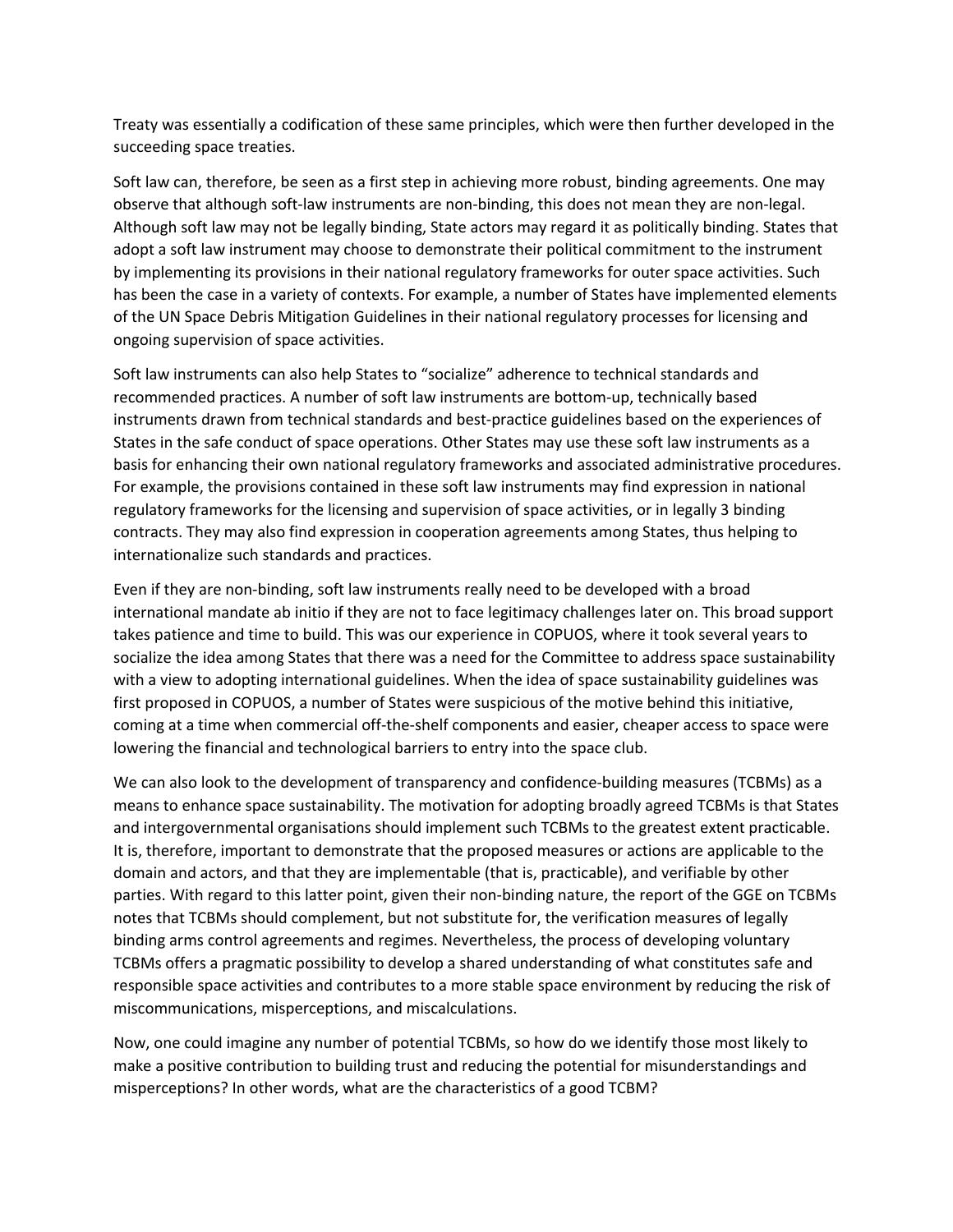Firstly, a proposed TCBM should be clear, practical and proven, meaning that both the application and the efficacy of the proposed TCBM has been demonstrated by one or more actors. Secondly, the application of the proposed TCBM should be objectively verifiable by other parties, either independently or collectively. Thirdly, the proposed TCBM should reduce or even eliminate the causes of mistrust, misunderstanding and miscalculation with regard to the activities and intentions of States.

So, if a TCBM is to be implemented as widely as possible in order to achieve the intended effect, we need to have a clear understanding of what implementation means, from several perspectives. It is helpful to consider implementation from the following perspectives: Who will implement the measure? What exactly is the actual measure/action to be performed (or not performed)? Why is this beneficial – i.e. what is the rationale? When the measure is to be performed? How the measure is to be performed?

Allow me to elaborate on each of these aspects.

### *Who*

It is important to identify the respective roles of the different actors. These range from those responsible for performing the required task to those responsible for monitoring and reporting. Who should implement the measure? Who will be able to confirm that the measure has been implemented?

### *What*

It is necessary to articulate the actual measure or action that is to be performed. A description of the action required should not necessarily be prescriptive, but it should indicate what ultimate objective or outcome is desired. What is the measure that should be implemented? Is it clearly identified and understood? What should be demonstrated to confirm implementation?

## *Why*

Clearly, in order to justify a particular measure, it is important to demonstrate the value or benefit of performing an action. Accordingly, it is important to provide an explanation of why it is necessary to perform the action, that is, the rationale. What is the value or benefit of performing the measure? Do all relevant actors have a clear understanding of why it is important to be able to confirm or demonstrate implementation? When It is also important to specify at what point in time the action is to be performed. Is it to be performed on fixed timescale (e.g. annually?) or relative to a certain point in a project life cycle (e.g. in the post-mission phase)? When should the measure be implemented? At what point is demonstration or confirmation performed? And finally,

#### *How*

It is necessary to describe how to implement particular measures, both in terms of the actor and a potential observer. This should also address how the activity can be verified. Can the action be independently observed and must it be reported with supporting evidence? How should the measure be implemented? How is implementation of the measure to be validated, demonstrated or confirmed?

We must allow for flexible implementation of TCBMs, as implementation will be consistent with national capabilities, needs, and state of development. For this reason, it is important to determine what TCBM implementation means in different contexts. This is why voluntary sharing of information on implementation experiences is so helpful. In this regard, I am pleased to see that a number of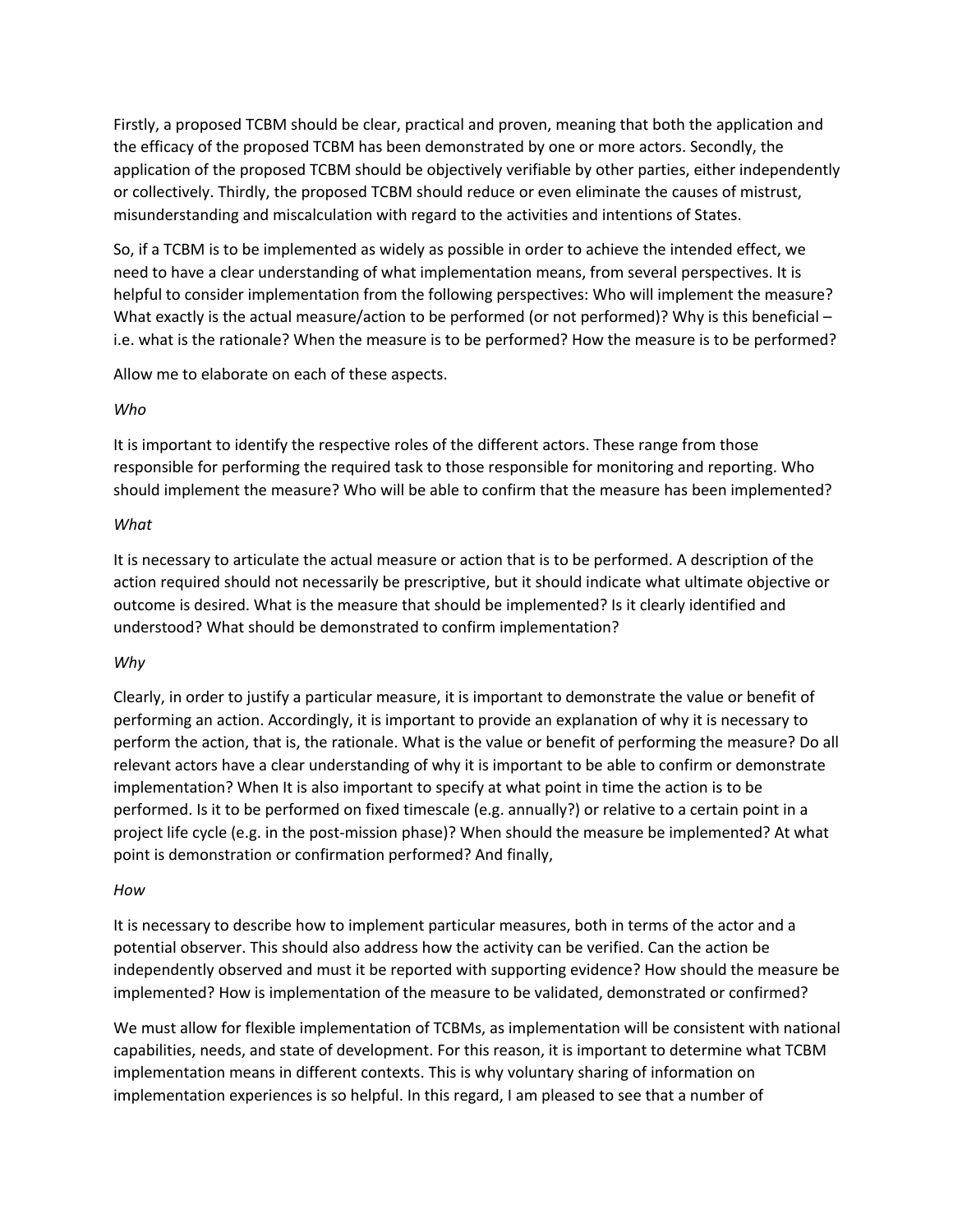delegations in COPUOS have started to report their implementation experiences for the LTS guidelines. This information sharing helps other States to think about how they might implement the guidelines and it also encourages wider implementation of the guidelines.

Improving space situational awareness can help by verifying actions in orbit and by establishing pathways for technical cooperation and data exchange, which lays the groundwork for possible future collaboration and allows for regular communication between space actors. While the notion of "verification" is usually used with legally-binding arms control agreements, there is a place for space situational awareness to verify that the information being shared about countries' military/civil space activities is accurate.

Several interventions have noted the potential for overlap between our discussions here and the work of COPUOS. So permit me, if I may, to share some thoughts on this overlap. Let me begin by saying that some overlap is inevitable, because, as we have repeatedly heard in this session, so much of space activity is dual-use in nature. But, both here and in COPUOS, we are following approaches that focus primarily on encouraging certain behaviours, rather than attempting to regulate functions. In COPUOS we are looking at threats to spaceflight safety and the space environment, and here in this OEWG we are concerned primarily with threats to the security and stability of space operations. Fully respecting the respective different mandates for addressing the security aspects and the peaceful uses of space in the respective I and IV Committee bodies dealing with space issues, we can nevertheless accept that there will inevitably be a need to coordinate between these two fora because some issues will be crosscutting. It was probably a good thing for the GGE on TCBMs that about half of the experts in that GGE had direct experience of working in COPUOS and I believe that enriched our discussions in the GGE. I observe a number of delegates in this OEWG session, including our esteemed chair, who have extensive COPUOS experience and I believe this is a good thing for our efforts.

Now, to the linkages between the report of the GGE on TCBMs and the COPUOS LTS Guidelines. The COPUOS LTS Working Group was tasked in its terms of reference to consider appropriate linkages with the GGE. This was done by the Chairs of two respective processes providing formal briefings to each other's groups. It is instructive to identify some interlinkages between the LTS guidelines and the recommendations in the report of the GGE on TCBMs as contained in document A/68/189\*. The GGE report refers in paragraph 39 to exchanges of information on orbital parameters of outer space objects and potential orbital conjunctions.

Reference is also made to the registration of space objects. The LTS guidelines B.1 concerning the exchange of contact information, exchange of data on space objects (B.2), and risk assessments relating to space objects address such matters. LTS guideline A.5 refers to enhancing registration practice and encourages States to consider providing information on any change of status in operations (inter alia, when a space object is no longer functional) and, following the change in supervision of a space object in orbit, information about changes in the orbital position. The guideline also contains recommendations for information to be provided in cases where a launched space object contains other space objects planned for future separation and independent orbital flight. This includes the number and names of space objects that may, in the future, separate from the main space object, and be subsequently registered.

The GGE report refers in paragraph 40 to exchanges of information on forecast natural hazards in outer space. The LTS guidelines B.6 and B.7 on sharing of operational space weather data, forecasts, and best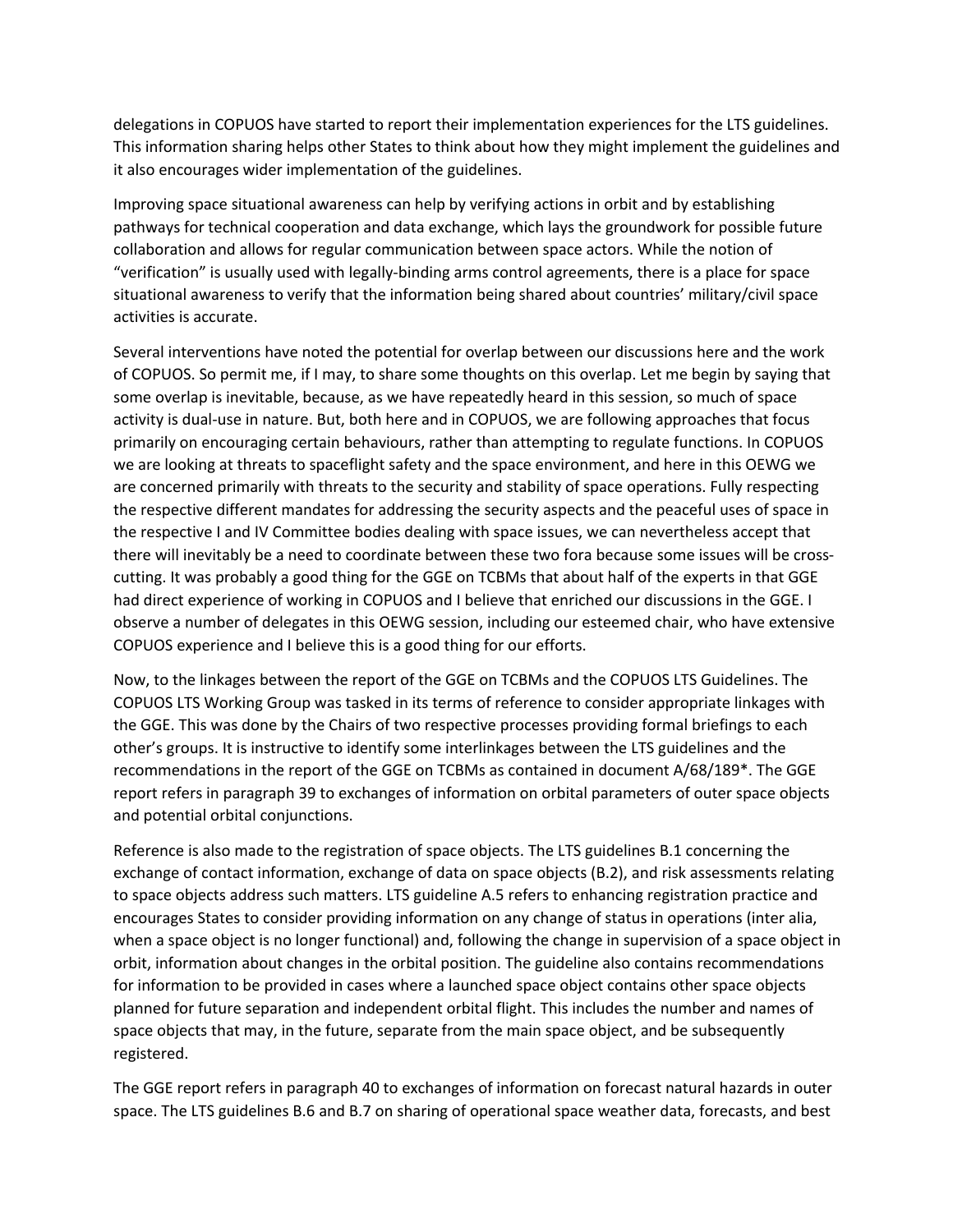practices address this issue. Paragraph 42 of the GGE report refers to notifications relating to scheduled maneuvers that may result in a risk to the fight safety of space objects of other states and to pre-launch conjunction assessment. The LTS guidelines B.4 and B.5 on the safety of space operations address such matters. Paragraph 43 addresses measures to minimize the risks due to uncontrolled re-entries. LTS Guideline B.9 addresses this issue.

Section V of the GGE report refers to international cooperation and touches, inter alia, on international cooperation for capacity-building and confidence-building. The LTS guidelines C.1, C.2 and C.3 on international cooperation in support of long-term sustainability and capacity-building address such issues. Therefore, I hope the above examples illustrate the inter-relation between the LTS guidelines and the recommendations of the GGE on TCBMs. Indeed, some of the LTS guidelines offer a bottom-up approach to implement some of the recommended TCBMs.

Finally, I would like to end with some concrete examples of what, from the Secure World Foundation perspective, could be some low-hanging fruits for actions that could be TCBMs to enhance space security:

- Demonstrating commitment to the existing legal framework governing outer space activities, notably signing and ratifying the Outer Space Treaty, Registration Convention, and Liability Convention; and registering space objects, including military objects, in a timely manner with the UN;
- Providing transparency regarding plans and intentions for space activities, including military ones, such as prior notifications of launches, maneuvers, or close approaches, where possible;
- Committing to refrain from non-consensual and uncoordinated rendezvous and closeproximity operations;
- Sharing information about national military policies, budgets and programs pertaining to space;
- Following existing best practices for orbital debris mitigation, including for military activities;
- Declaring a commitment to minimize as far as practicable the creation of long-lived orbital debris in the course of normal space operations.
- Declaring a commitment not to carry out activities that intentionally generate large amounts of orbital debris.

In this regard, we believe the recently announced US commitment not to conduct any further directascent destructive ASAT tests in orbit is a step in the right direction. We note that throughout the course of this week, a number of delegations have expressed their appreciation for this commitment by the United States and we applaud Canada announcing a similar clear commitment at this meeting.

In our view, the declaratory value of such a commitment not to perform destructive direct-ascent antisatellite tests is not dependent on whether a country has already developed such a capability, or is close to having such a capability, in order to make such a declaration meaningful. Rather, by making such a declaration, States affirm that, in their sovereign assessment, the intentional creation of orbital debris through performing such tests can no longer be considered a responsible use of space because there is an ever-increasing number of States and non-governmental entities that rely on space systems and space services which are vulnerable to debris caused by such tests. We therefore call on other